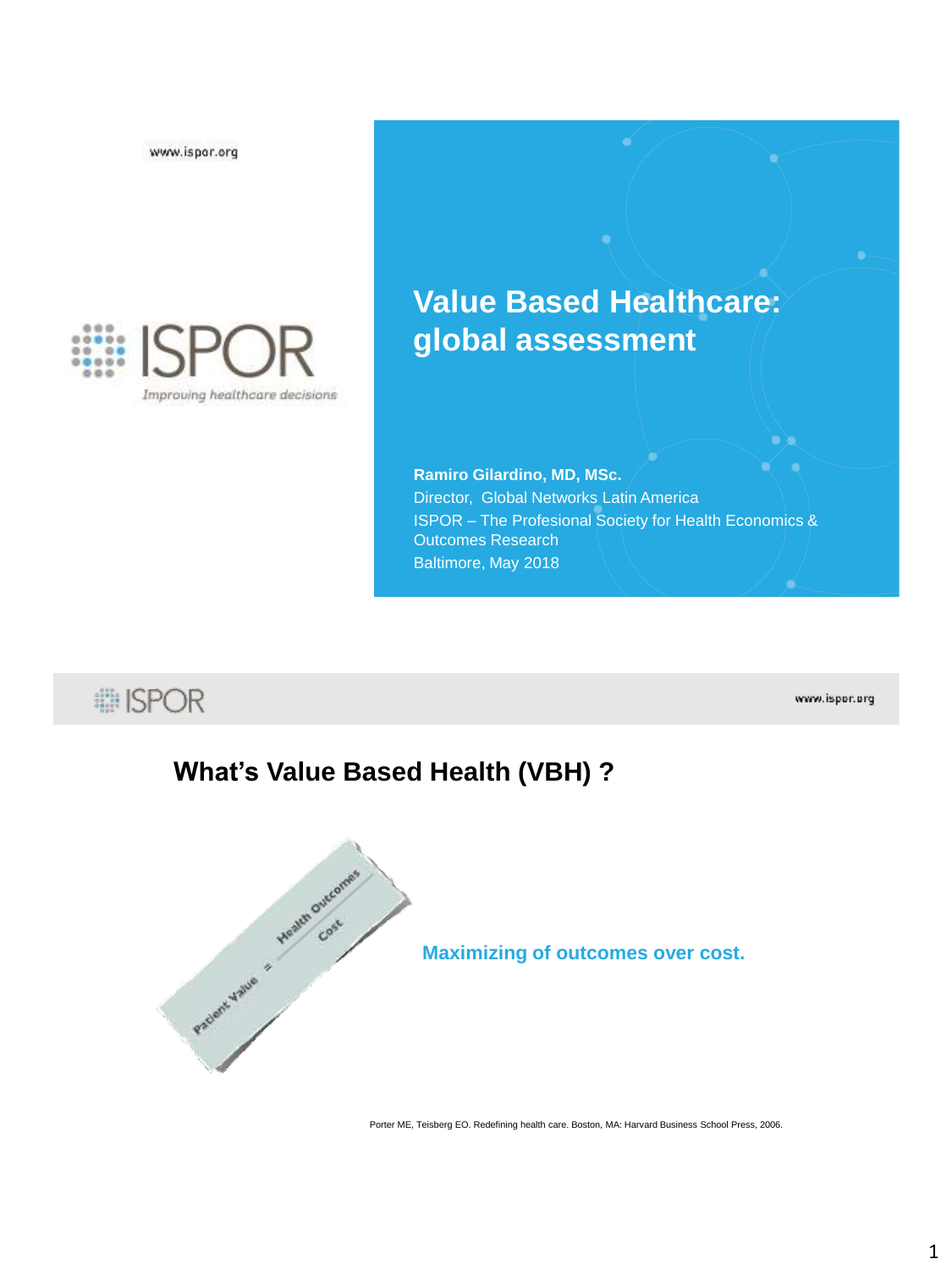# : ISPOR

### **What is Value and How is it Measured? – Global Landscape**



Garrison L; Value in Health, 20(2017) 213 – 216

- What are the elements of value
	- What drives value
	- If HTA is applicable in the value assessment
- Value to Whom?
	- All stakeholders are represented in the value dimensions?
- Outcomes measurement
	- Outcomes-based Payment approach

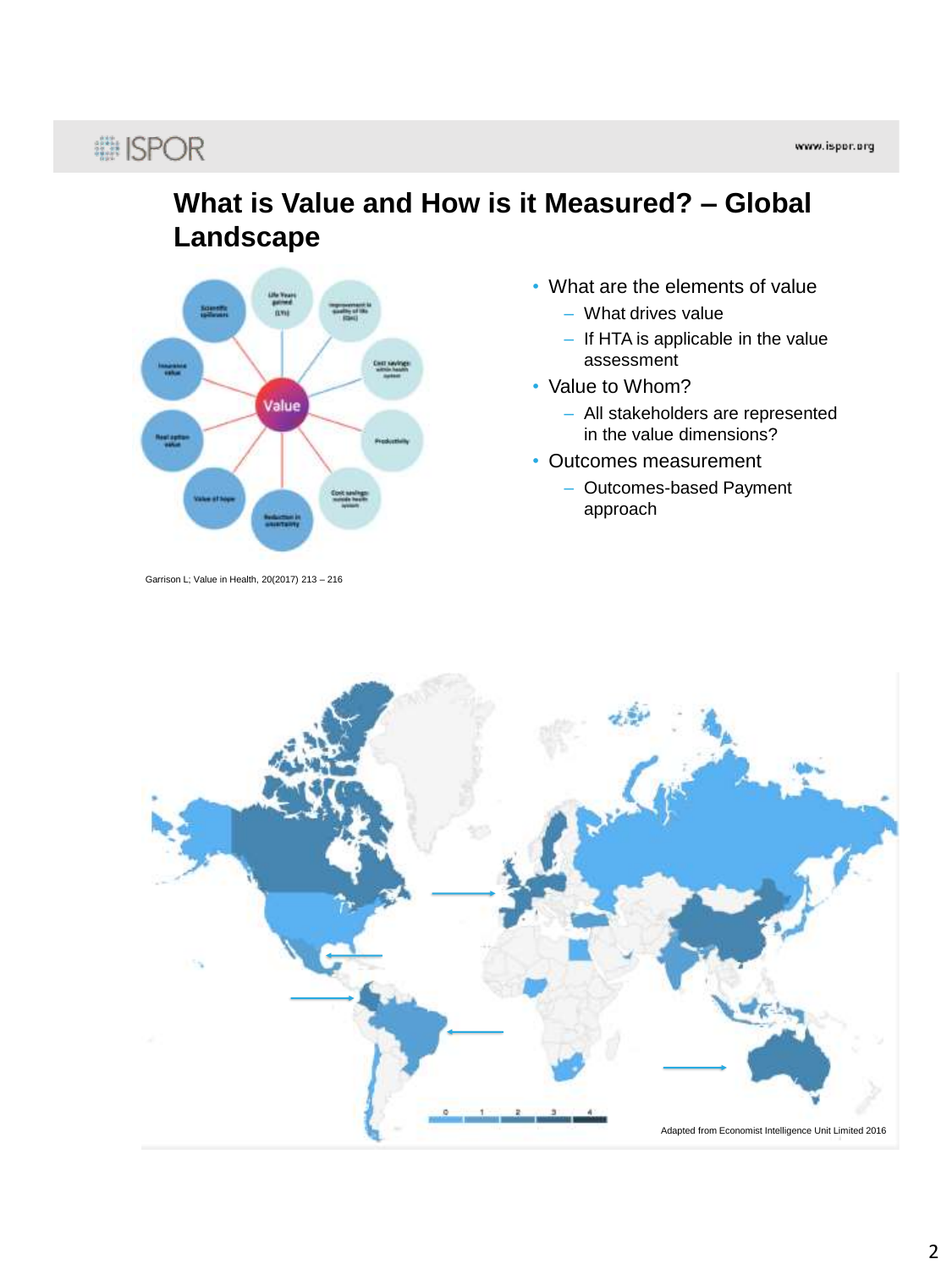### **... ISPOR**



Garrison L; Value in Health, 20(2017) 213 – 216

### **What is Value and How is it Measured?**

- What are the elements of value
	- What drives value
	- Traditional HTA approach is applicable to assess them
- Value to Whom?
	- All stakeholders are represented in the value dimensions?
- Outcomes measurement
	- Outcomes-based Payment approach

Excellence Care Act

Patient Care Pathways are consider patient centered – value based approach.

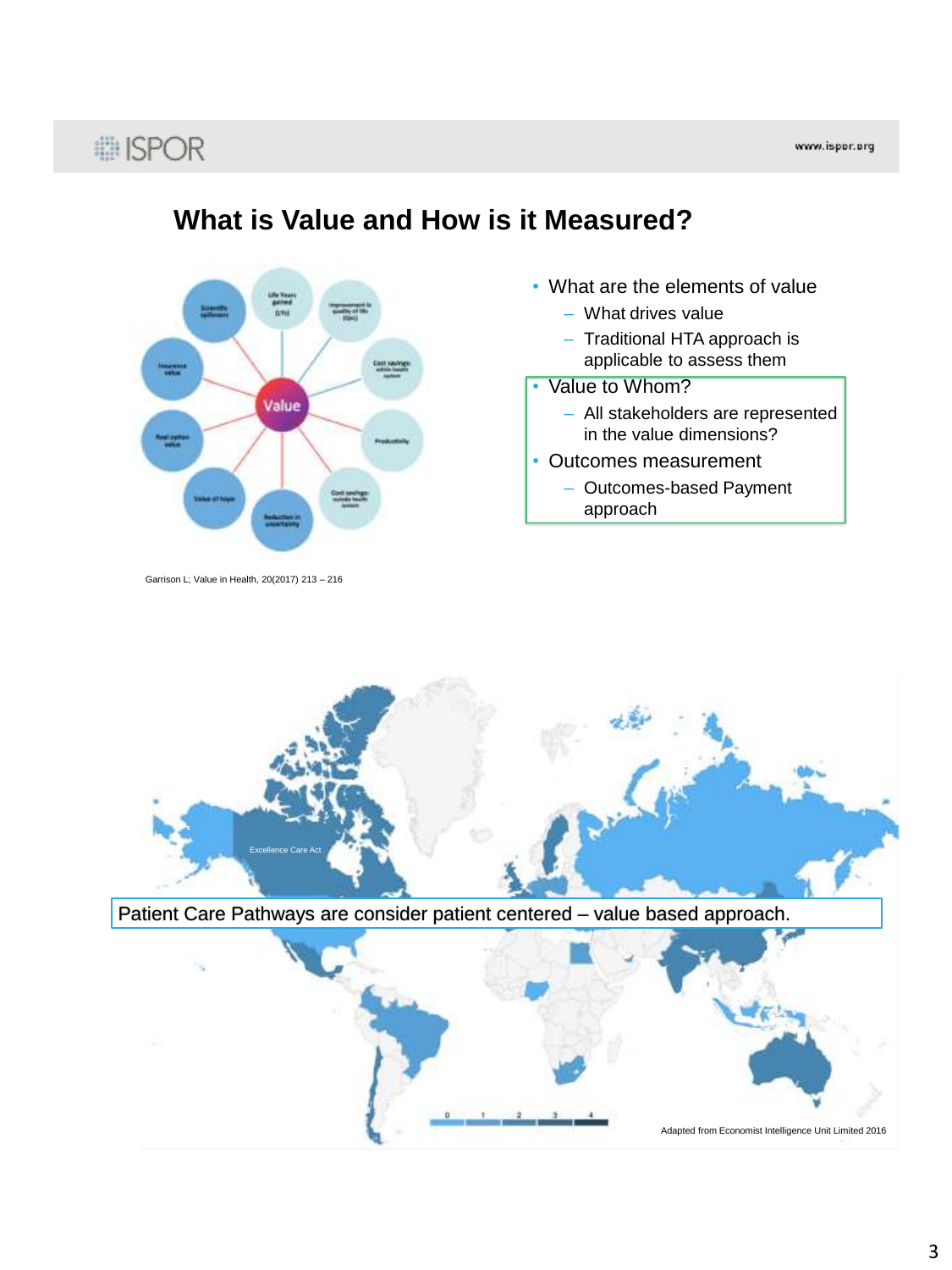

Only a few countries have national policies related to delivery / provision of patient focused healthcare.



### : ISPOR

www.ispor.org

### **Payment Models Are Slowly Shifting**

| <b>Paying for Volume</b><br>Fee-for-Service (FFS) payments<br>Incentive to increase utilization<br>of resources | <b>Paying for Performance</b><br>Pay-for-performance on<br><b><i>TECASLETS</i></b><br>Incentive payments for high.<br>quality outcomes. | <b>Paying for Value</b><br>Shared savings and capitated<br><b>DIRITIONS</b><br>Incentive to coordinate care<br>across continuum |
|-----------------------------------------------------------------------------------------------------------------|-----------------------------------------------------------------------------------------------------------------------------------------|---------------------------------------------------------------------------------------------------------------------------------|
| PAST:<br><b>Rewards Volume</b>                                                                                  |                                                                                                                                         | Moving Forward:<br><b>Rewards Value</b>                                                                                         |
| · Siloed FFS                                                                                                    |                                                                                                                                         | · Value-based payments                                                                                                          |
| · Volume-based rewards                                                                                          |                                                                                                                                         | Public reporting of performance                                                                                                 |
| Limited coordination or shared risk                                                                             |                                                                                                                                         | Greater focus on care coordination                                                                                              |

DIMENSIONS of Managing Specialty Drugs in Current and Evolving Alternative Payment Models; (AMCP 2016)

and prevention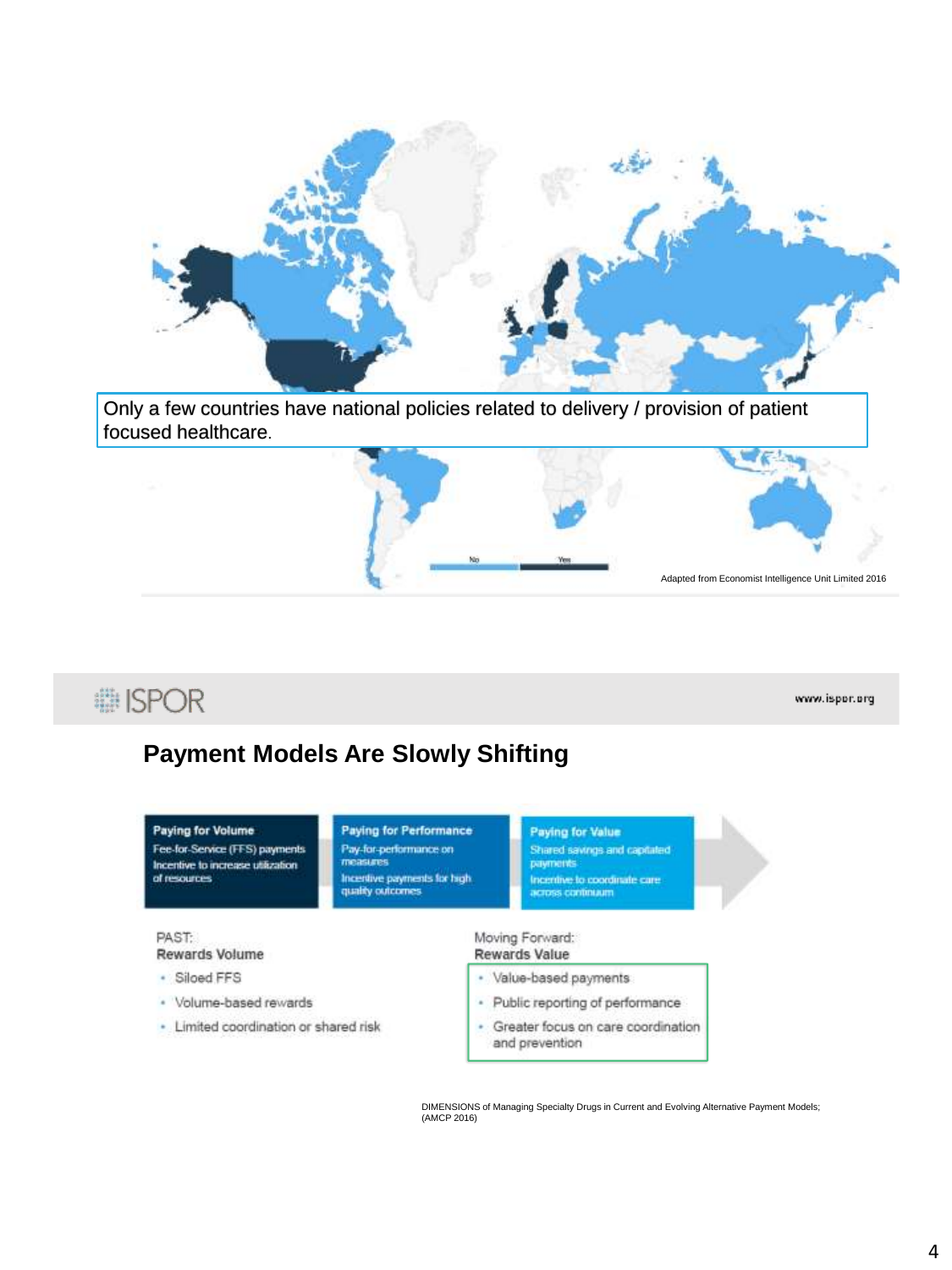

Although of be recognized worldwide as one of the domains of VBP - Bundle payment schemes are not common.



The Vast Majority of Known PBRSAs Exist Outside of the U.S.



In the U.S., much of the activity has been CMS' application of coverage with evidence development (19 of the 52 U.S. arrangements), with the majority of pharmaceutical agreements having been implemented with payers, where provider-focused agreements are more likely to be device-focused.